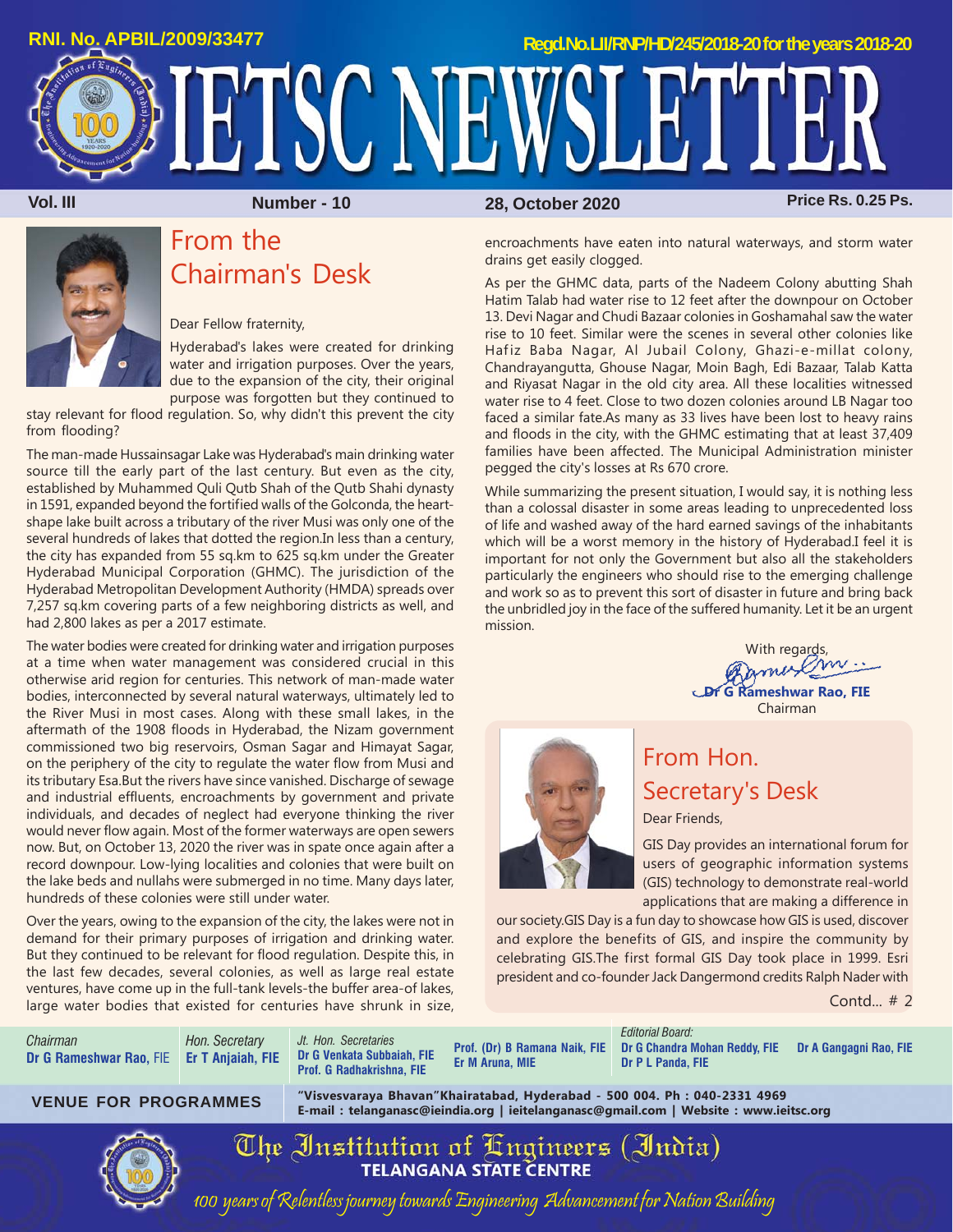

being the person who inspired the creation of GIS Day.Jack Dangermond with a new generation of geographersat one of the first GIS Day events in 1999.Nader considered GIS Day a good initiative for people to learn about geography, and the uses of GIS, and wanted GIS Day to be a grassroots effort that was open to everyone.

GIS Day is not just an event, it's a global movement. GIS day brings universities, government agencies, schools, non-profits, and GIS professionals together to build knowledge of GIS in their communities, and create understanding about the world we live in.GIS Day happens because of a passion for geospatial thinking. Through the event a seed is planted that grows GIS understanding in the community, and around the world.Each of us has the power to inspire and change the world through GIS. Join the movement on GIS Day. The Telangana State Centre will be organizing GIS day on 18th November, 2020. I take this opportunity to appeal to you all to kindly participate in event and carry forward the noble thought of GIS.

**(Er T Anjaiah, FIE)**

**Birthday Celebrations of Mahatma Gandhi & Lal Bahudur Shastri**



**October 2, 2020**: IEI, Telangana State Centre organized Birthday Celebrations of Mahatma Gandhi & Lal Bahadur Shastri. **Dr G Rameshwar Rao**, FIE, Chairman, IEI, TSC Garlanded the Portraits of Mahatma Gandhi & Lal Bahadur Shastri. **Er T Anjaiah**, FIE, Hon. Secretary, IEI, TSC; **Prof. G Radhakrishna**, FIE, Jt. Hon. Secretary, IEI, TSC, **Dr P L Panda**, FIE. Member, IEI and Staff of IEI, TSC TSCC also participated and paid Tributes.

### **Er Atluri Venkateswara Rao Thirteenth Endowment Lecture on "PARIDIGM SHIFT"**

**September 28, 2020:** IEI, Telangana State Centre organized Er Atluri Venkateswara Rao Thirteenth Endowment Lecture on **"PARIDIGM SHIFT"** through ZOOM Meetings delivered by **Shri KRISH S RADHAKRISHNA**, CEO, Krish Personal Development. During his address abut importance of personality development, he said that sense as responsibility is very



much essential. Life is a beautiful journey, In that state of mind is very importance. He also explained communication internal and communication external and how to impact our way of talking/speaking our self and others. He explained difference between physiology and psychology. Psychological fitness effects your quality of life, physical fitness is good for health. He also said about focus what you are doing in day to day life. He appealed to all, do yoga and physical fitness activities daily for your better future and good health.

**Dr G Rameshwar Rao**, FIE, Chairman, IEI, TSC welcomed the gathering and Presided over the function. **Prof. C Ramanujacharyulu**, FIE, Member, IEI, TSCC briefed about Chief Guest and Speaker, **Er T Anjaia**h, FIE, Hon. Secretary, IEI, TSC proposed vote of thanks. Family members of Er Atluri Venkateshwar Rao, IEITSC Committee Members and Corporate Members etc., participated.

## Hon. Secretary **WORLD HABITAT DAY Theme: "Housing for All: A Better Urban Future"**

**October 5, 2020:** The Institution of Engineers (India), Telangana State Centre has organized World Habitat Day 2020 with the theme **"Housing for All: A Better Urban Future".Er Kanna Suresh Kumar, FIE**, OSD (Housing), GHMC and Former Chief Engineer, GHMC, Hyderabad graced the function as Chief Guest and addressed the gathering.



In his address, the Chief Guest elaborately explained that 2 BHK dignity Housing taken up by GHMC and also that the Greater Hyderabad Municipal Corporation spread over an area of 625 sq.km s per ULB notified in 2007. GHMC divided into 6 zones and 30 circles. They find 1476 slums, in that notified slums are 1179 and 297 slums are not notified. In slums 4.06 lakhs of householders and 19.51 lakhs population are living. He further said that the housing demand in GHMC was 4, 57,436 as per SKS survey. The Telangana Government set a target to construct 1.00 lakh 2 BHK dwelling units for phase 1 and each dwelling unit to have 2 bed rooms, Hall, Kitchen and 2 bath –cumtoilets with a plinth area of 560 sq.ft (including common area) and carpet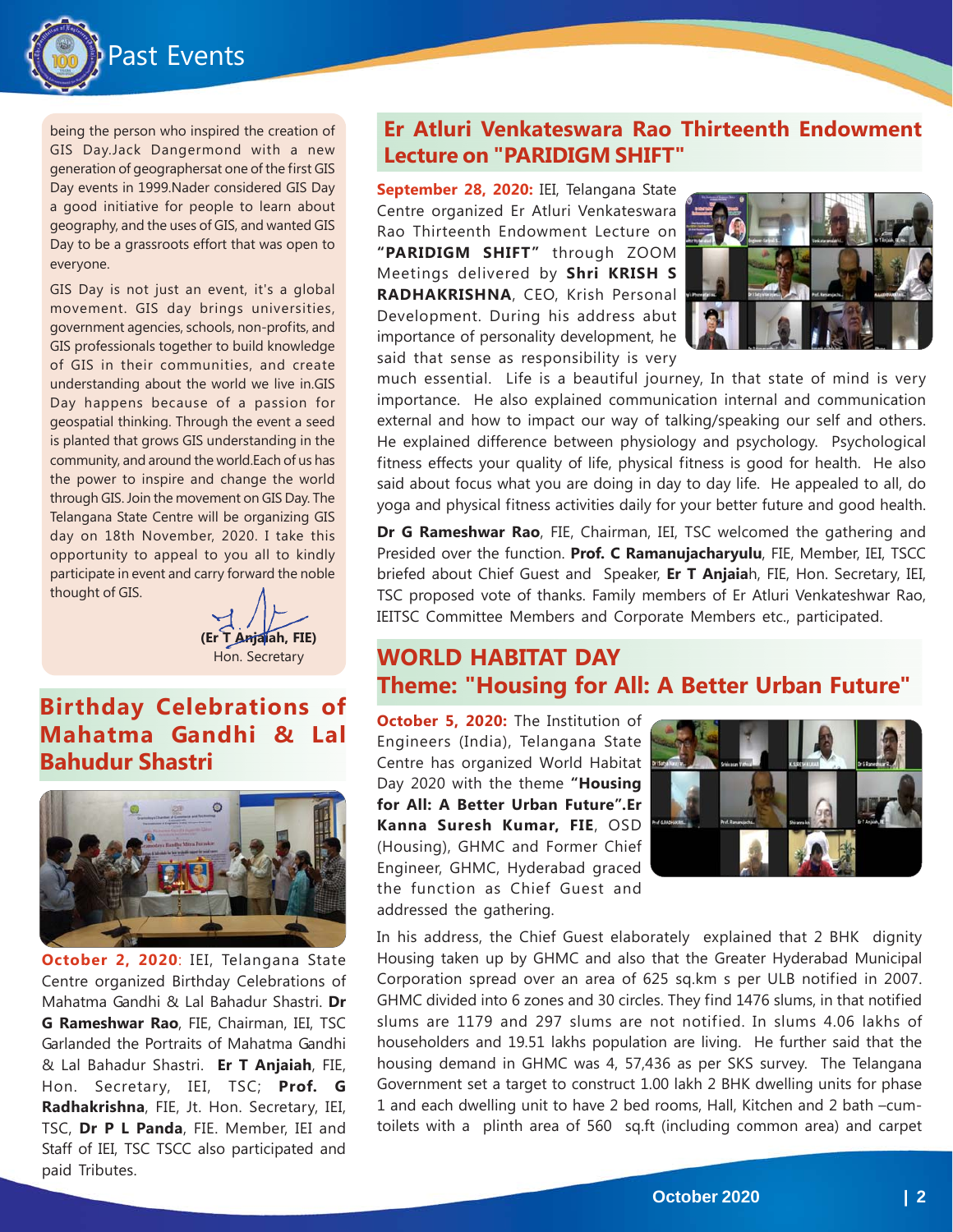Past Events



area of 430 sq.ft. The GHMC adopted two pronged strategy to achieve the target of 1 lakh houses. One is the development of in-situ slums (40 locations) and the other is development of housing projects in vacant lands (71 locations). Works at 22 locations are completed and remaining 89 locations are in brisk progress in Hyderabad, Ranga Reddy, Medchal & Sanga Reddy Districts.

**Dr G Rameshwar Rao, FIE**, Chairman, IEI, TSC welcomed the gathering and presided over the function. **Prof. G Radhakrishna, FIE**, Joint Hon. Secretary, IEI, TSC introduced the Chief Guest of the event to the elite participants and **Er T Anjaih,FIE,** Hon. Secretary, IEI, TSC proposed Vote of Thanks.

#### **Er R L Raju Sixth Endowment Lecture on "Effective Resolution on Construction Disputes"**

**October 10, 2020:** IEI, Telangana State Centre organized **Er R L Raju** Sixth Endowment Lecture on **"Effective Resolution on Construction Disputes"Dr SRIDHAR MOTHE**, FIE, Head-Contracts and Claims Building Division, NCC Ltd, Hyderabad. During his address he stated that in India constructioni ndustry contributes to about 11% of GDP sector



wise. After the agriculture sector which has 16% contribution to GDP, construction is rated second interms of employment generation in the country. With significant contribution to national economy, construction sector provides direct and indirect employment to around 3.5 crores population in India. In our country construction has accounted for around 40% of development investment in last 50 years. After economic reforms in 1990 post liberalization, there has been spurt in construction activity with all round development in Infrastructure across various sectors.

He also said that where are projects to be implemented in major way for development of roads, highways, ports, airports, expressways, metro rail projects, industrial and dedicated freight corridors, rail networks, housing and urban infrastructure development in the next five years. With this the plan outlay in construction is estimated Rs. 8 Lakh crores per anum. There are plans to develop 100 smart cities in country which will give boost to economic activity and construction sector. After recovery from the Covid-19 Pandemic, within next three years the value of construction industry is expected to touch US\$ 730 billion by 2022 with massive investments in infrastructure growth. Construction sector is undergoing various challenges and facing problems with respect to project implementation schedules. Many of the projects are getting delayed in completion schedules resulting in time and cost overruns. Because of this there are disputes pending in construction industry in arbitration tribunals and courts. Asperasurveyitisestimatedthat presently disputed amounts by way of unresolved claims in construction sector amount to Rs.1,00,000 crores (One Lakh Crores). This is alarming and deterrent to growthof theindustry.

He further said that the Govt. has initiated numerous measures for encouraging alternative dispute resolution (ADR) methods by way of amendments to the

Arbitration and Conciliation act in 2019. Also formation of Arbitration Council of India (ACI) for accrediting the Arbitral Institutes for promotion of institutional arbitration is on anvil. To compete globally and to attract more foreign investments, it is imperative to make India a global hub for administering international arbitrations. Fair contract administration practices and speedy, costeffective dispute resolution approaches are need of the hour for harmonious growth.

**Dr G Rameshwar Rao**, FIE, Chairman, IEI, TSC welcomed the gathering and Presided over the function. **Er V Jambul Reddy**, FIE, Member, IEI, TSCC briefed about the Chief Guest and Speaker, **Er T Anjaiah**, FIE, Hon. Secretary, IEI, TSC proposed vote of thanks.

#### **WORLD STUDENTS DAY-2020**



**October 15, 2020:** IEI, Telangana State Centre and Engineering Staff College of India jointly organized **WORLD STUDENTS DAY-2020** Theme: **"FOSTERING INNOVATION & STARTUP CULTURE WITHIN SCHOOL & COLLEGE CAMPUSES". Shri JAYESH RANJAN, IAS,** Principal Secretary to Government of Telangana (I&C Dept, ITE Dept) & Vice Chancellor I/C, JNTUH graced the function as Chief Guest. The Chief Guest greeted to all participants and congratulated the organizers conduct this webinar. The topic is very relevant to present situation and apt to the world student day. The Chief Guest also said the instructions issued by the Government in new education policy drives towards innovation in higher education. That every college should encourage and motivate their students to look at innovations. The Chief Guest shared a data set, i.e when visited every college,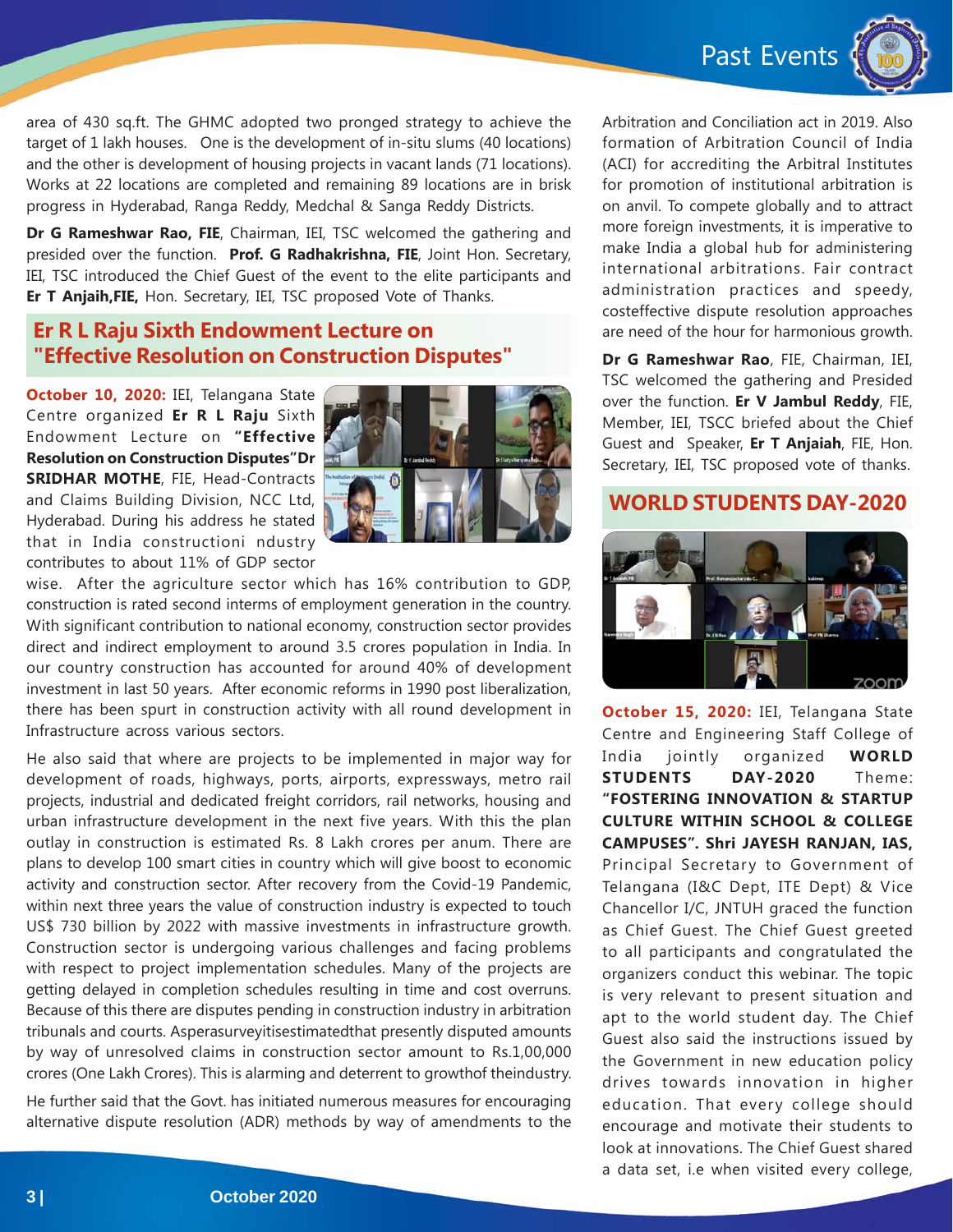

it had one E-Cell block as per university guidelines and it works for encouraging students towards innovation, but no one using it and didn't have proper infrastructure. AICTE given approval for E-Cell for colleges earlier but it was only a formality, now every college definitely should submit their innovative students list otherwise AICTE will take the action against that college. Further, the Chief Guest said that the Telangana Government introduced TASK and TSIC for giving skill development activities in students and encouraging innovate students to entrepreneurship side. Also introduced J-Hub for envisioned to provide a unique platform for the graduate engineers, faculty, research scholars and alumni to pursue innovation, Applied Research and tech-entrepreneurship. The Chief Guest suggested all institutions and organizations to train the faculties of selected colleges.

**Prof P B Sharma, Vice Chancellor, Amity** University, Gurugram & Past President, AIU graced the function as Guest of Honor. Prof Sharma said that the education is not just learning to know, but today engineering technology & science more about learning to do. Because learning is very important and creates enterprises mine and help for start-ups and it leads towards Country economics prosperity. Professor also requested all colleges to provide quality education as well as research and create innovation culture. The culture of innovation is also important to create leadership quality. Further Professor explained about research & innovation excellence of Amity University, Haryana.

**Dr Y Sreenivas Rao**, FIE, Outstanding Scientist & Project Director, DRDO, Hyderabad graced the occasion. Dr Rao said that the innovation is culture and as well as a challenge. Also elaborately explained DRDO developed innovative technologies in the time of covid-19 crises

such as inventing ventilators, PPE Suits, UV Disinfection Tower, Contactless Sanitizer Dispenser and etc.

**Er Narendra Singh**, FIE, President, IEI graced the occasion and explained the importance of the world student's day. Also said that the theme choosen is very relevant in the present situation and explained role played by IEI and ESCI to encourage and innovate students to provide skill developmental programmes from the earlier. Further Er Narendar Singh said that the first President of IEI **Dr Ragendranath Mookerjee,** who was entrepreneur cum engineer and IEI proved powerful effective organization to promote engineers are the fittest community towards accept the start-up challenging.

**Dr S N Rao, FIE,** Chairman, Governing Council, ESCI & Past Vice President, IEI graced the function. Dr Rao said that this webinar was well organized with in the connection with the world student's day and it is very appropriate to look in to the welfare of the students and said that the present Government policies are really encouraging the young entrepreneurs to enter into real Nation Building & Economic Development of our Country.**Dr G Rameshwar Rao**, FIE, Chairman, IEI, TSC welcomed the gathering. **Er T Anjaiah**, FIE, Hon. Secretary, IEI, TSC proposed vote of thanks.

#### **Web Conference on "UNPRECEDENTED FLOODS IN GHMC AREA"**

**October 16, 2020:** IEI, Telangana State Centre organized Web Conference on **"Unprecedented floods in GHMC area"**. **Dr G Rameshwar Rao**, FIE, Chairman, IEI, TSC presided over the web Conference. **Dr M V S S Giridhar**, Professor and Head Centre for Water Resources & Coordinator-Rainwater Harvesting Project, JNTU, Hyderabad



acted as Moderator for the Web Conference. Total 78 participants participated and interacted with the panellists about the theme. 32 Eminent speakers explained various suggestions with their vast experience in their field.

The summary from all the experts and panellists attended the web conference and moderated by **Dr M V S S Giridhar**. For Sustainable Storm Water Management (SWMM) the following broad areas need to strengthen in any city for smooth management of flood water due to heavy rainfall. (1) Prediction (2) Engineering Services (3) Civic Sense.**Shri B Vinod Kumar**, Vice Chairman, Telangana State Planning Boardexplained the need and responsibilities of Civic sense to handle the inundation situation due to floods. Further, explained the need of storm water and sewage water pipe lines separately.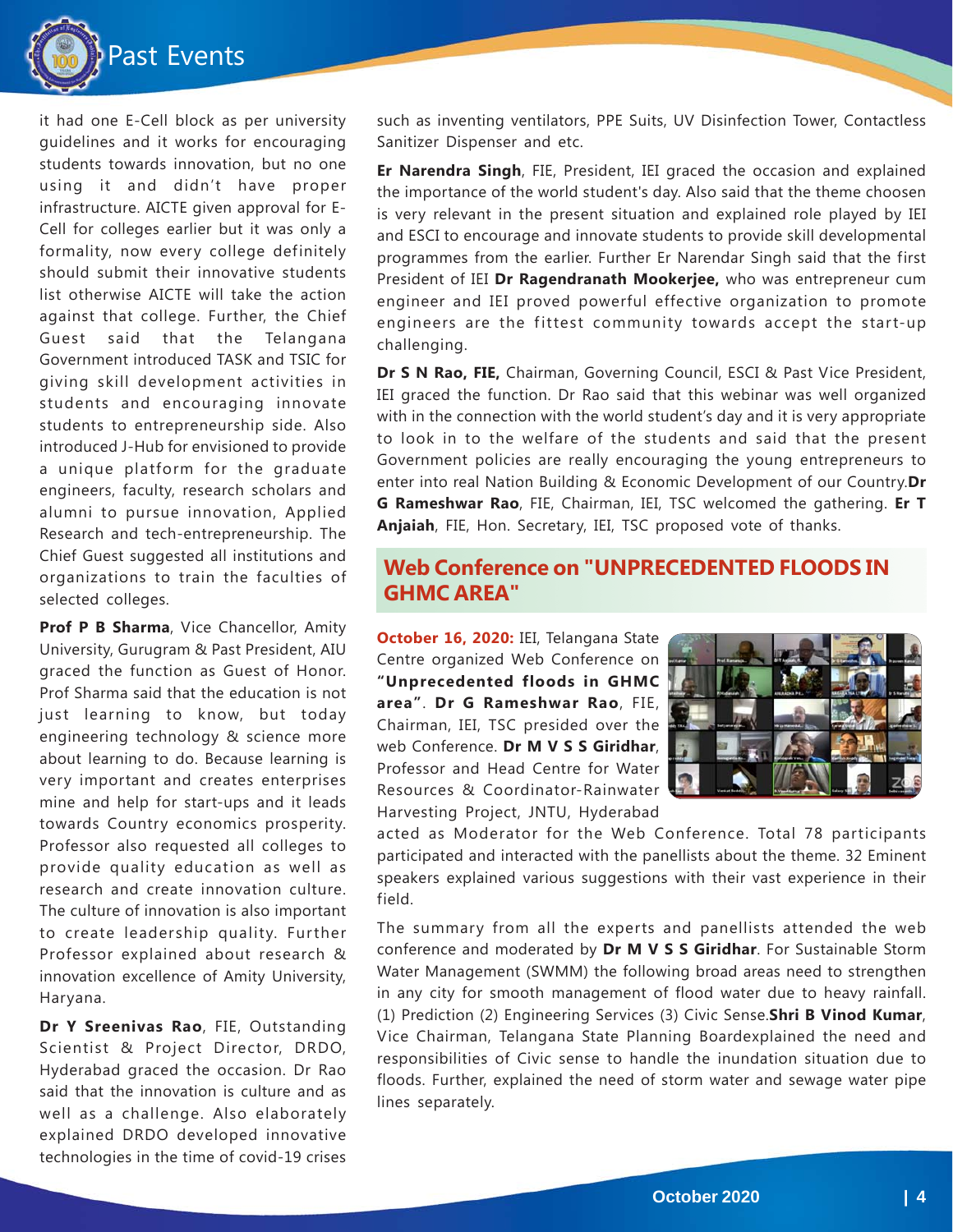Past Events



**Shri V Prakash Rao**, Chairman, Telangana State Water Resources Development Corporation, Govt. of Telangana suggested the: (1) to request the Government of Telangana to appoint Senior Officers in GHMC to implement the Supreme Court Judgment. (2) To protect the tanks



basins. (3) To inject bore wells at the foreshore of Tanks so that to increase the Ground Water levels. (4) To protect the tanks free from Pollution. **Er. Sana Maruthi**, FIE, Former Commissioner and Ex-Officio Secretary, I & CAD Department explained for considering the geography while managing the floods in the any city. He also suggested that many experts to be involved to find out the cause. **Er A Prabhakar Rao, FIE**, explained the need of injection bore wells in the private and public areas in the city.

**Dr. (Mrs) K Nagaratna**, Scientist, IMD explained the importance of prediction of rainfall before hand to address floods.**Ms. Anuradha Reddy** explained the need of creating awareness among the society for handling the floods.**Sri.M.Jagadeshwar**, IAS (Retd) explained the need of community involvement and participation for controlling the floods. Further, suggested to identify the houses with in FTL of tanks. **Er. P Kondal Rao,** Chief Engineer (Retd), PH explained the need of rainwater harvesting in place and importance of pervious payment and lake restoration.**Dr. R Ramesh Reddy**, FIE. Former Professor, Dept. of Civil Engineering, University College of Engineering, Hyderabad suggested to have holistic approach rather piece meal approach. **Er. P. Satyanarayana**, Chief Engineer (Retd), GHMC suggested to divide the huge storm flow into small flows and can be handled easily. **Er. Veda Kumar**, Forum for Better for Hyderabad elaborated the need of master plan linkage with new and old.**Er. Pochender** explained the need of storm water pipe line design with considering runoff coefficient as one. Further suggested to have layout level storm water management plan and cellar level floor plan and pumping system.**Er. MB Prveeen Kumar**, FIE Director (Technical) Retd), HMWS&SB enumerated the importance of short, medium and long term plans.

**Delhi Vasanth** suggested looking ingenious technology for flood management. Further explained the need of correct weather forecasting and proper urban planning. **Er. M. Satyanarayana** suggested having recharge bore wells extensively in the city both in private and public places. JNT University is doing recharge bore well technology since 2010 and Centre for water resources is ready to share the technology for the development of the city. **Er. A. Prabhakar**, FIE, Director (Technical), Retd, HMWS&SB elaborated the need of oval shape storm eater pipelines. **Er. Vijay Kumar** explained the role of citizen responsibility for managing floods and need of awareness aeration.**Er. Dhansingh** emphasized that this aspect need to consider as top priority.

#### **WORLD FOOD DAY-2020**



**October 16, 2020:** IEI, Telangana State Centre organized **WORLD FOOD DAY-2020** Theme: **"Grow, Nourish, Sustain. Together". Dr KHADAR VALI**, Independent Scientist Food and Health as Chief Guest and graced the function. The Chief Guest said that there is a need for conserving culture. Economic progress depends on consuming culture. Also suggestedlearning the principles from the past how previous civilization flourished sustainable. There is a need to shift our focus from consuming culture to conserving culture. He felt that all farmers should depend on natural rains. Further Chief Guest mentioned millets can grow with less water and also good for health. 5 millets cure almost all diseases.

**Dr D RAGHUNATHA RAO**, Consultant, Former Sr. Dy. Director, ICMR-National Institution of Nutrition, Hyderabad was Special Guest spoke about World Food day.**Dr T V HYMAVATHI**, Professor & University Head (Food & Nutrition) PJSAU was the Guest-of-Honour also spoke on the subject.

**Dr G Rameshwar Rao**, FIE, Chairman, IEI, TSC welcomed the gathering and Presided over the function. **Er M Shyam Prasad Reddy**, FIE, Chairman Water Management Forum, SRC briefed about Chief Guest, **Dr Khader Vali**. **Er Shankar Prasad**, MIE, Member, IEI, TSCC briefed **Prof. G Radhakrishna**, FIE. Jt. Hon. Secretary, IEI, TSC briefed about Speakers. **Er T Anjaiah**, FIE, Hon. Secretary, IEI, TSC proposed vote of thanks.